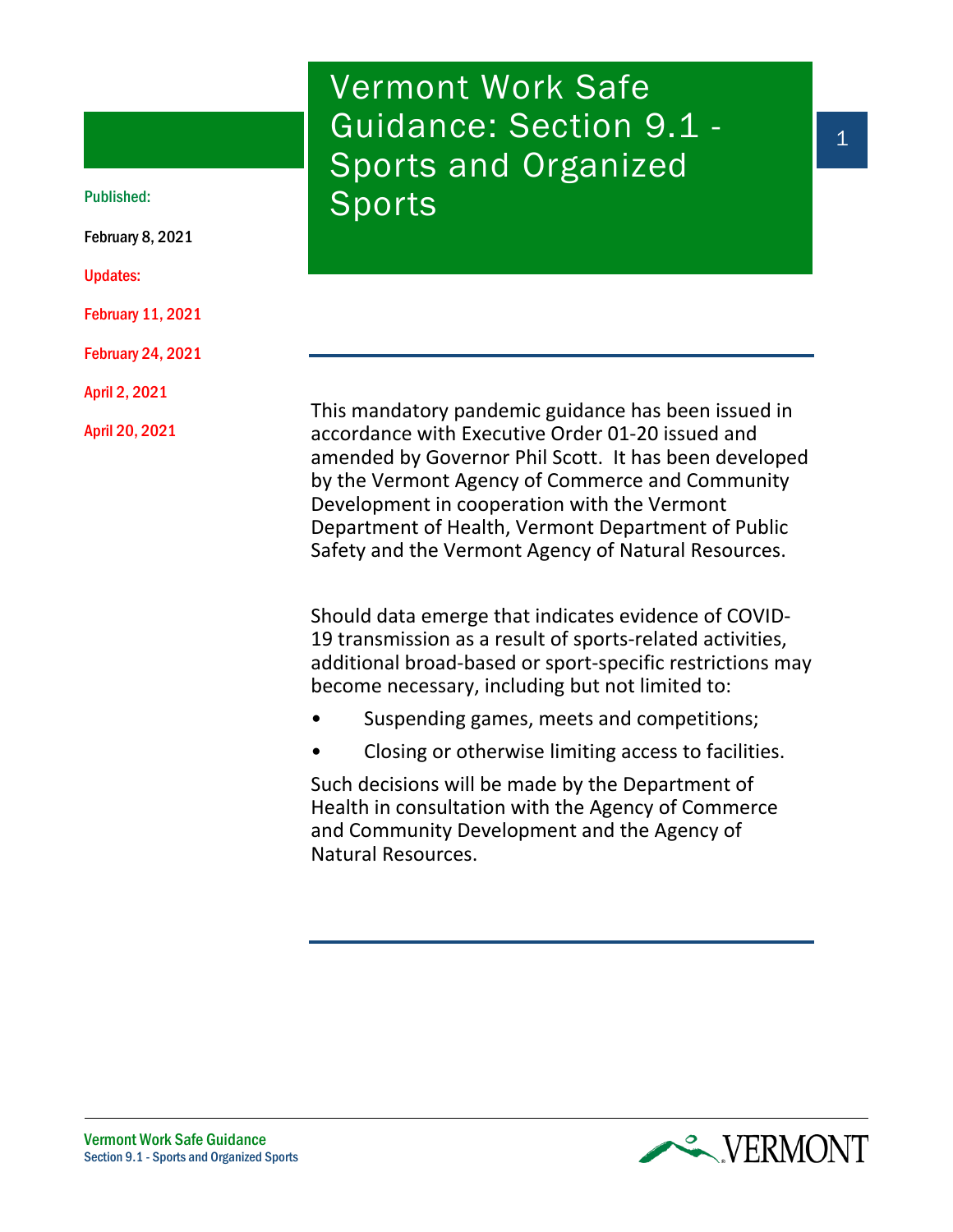# **CONTENTS**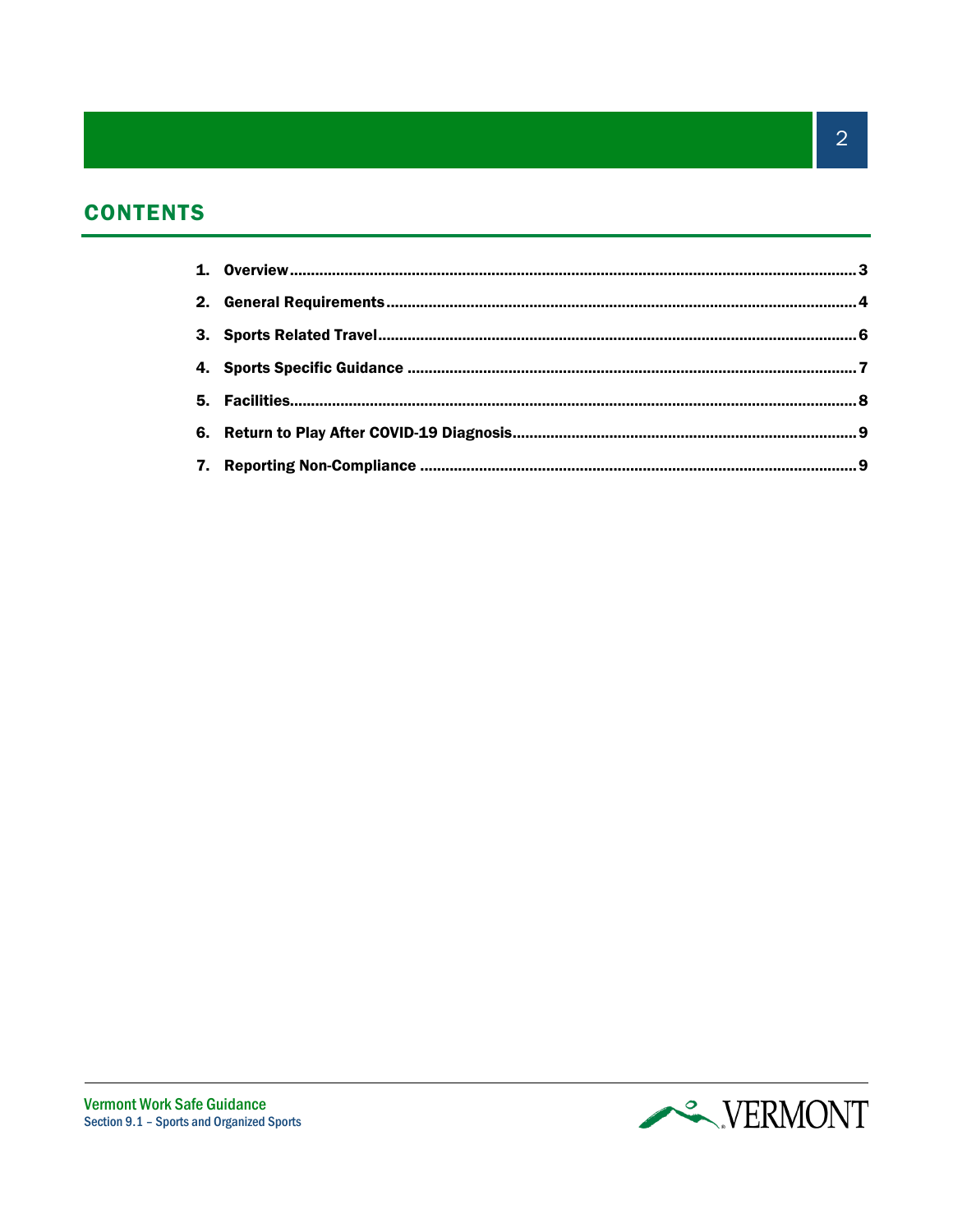# **1. Overview**

# **Sports/Organized Sports Including Youth Leagues, Adult Leagues, Practices, Games, and Tournaments**

**PHASE ONE:** Effective **Saturday, December 26, 2020**, organized youth leagues and school-based sports programs (serving individuals age 19 years and younger) may resume **team-based activities** strictly limited to no more than 25 participants and:

- Individual skill-building exercises;
- Strength and conditioning sessions; and,
- No-contact drills.

**PHASE TWO:** Effective **Monday, January 18, 2021**, organized youth leagues and school-based sports programs (serving individuals age 19 years and younger) may resume full **team-based practices** including the following activities:

- Drills involving incidental contact; and
- Team-based scrimmages.

**PHASE THREE:** Effective **Friday, February 12, 2021,** organized youth leagues and school-based sports programs (serving individuals age 19 years and younger) may resume the following activities:

• Games, meets and competitions, subject to the restrictions noted below.

**PHASE FOUR:** Effective **Friday, April 2, 2021,** all adult leagues may resume the following activities:

- Individual skill-building exercises;
- Strength and conditioning sessions; and
- Drills involving incidental contact.

In addition, adult outdoor sports teams and leagues may resume games, meets and competitions, subject to the restrictions noted below. Adult indoor sports teams and leagues, as well as high contact youth and adult sports (football, rugby, wrestling and martial arts), may resume games, meets and competitions, subject to the restrictions noted below on Friday, April 23, 2021.

Additional direction on school-sponsored spring sports programs, applicable to both public and independent schools, has been published by the Agency of Education at: [https://education.vermont.gov/documents/aoe-anr](https://education.vermont.gov/documents/aoe-anr-winter-sports-programs-for-the-2020-21-school-year)[winter-sports-programs-for-the-2020-21-school-year](https://education.vermont.gov/documents/aoe-anr-winter-sports-programs-for-the-2020-21-school-year)

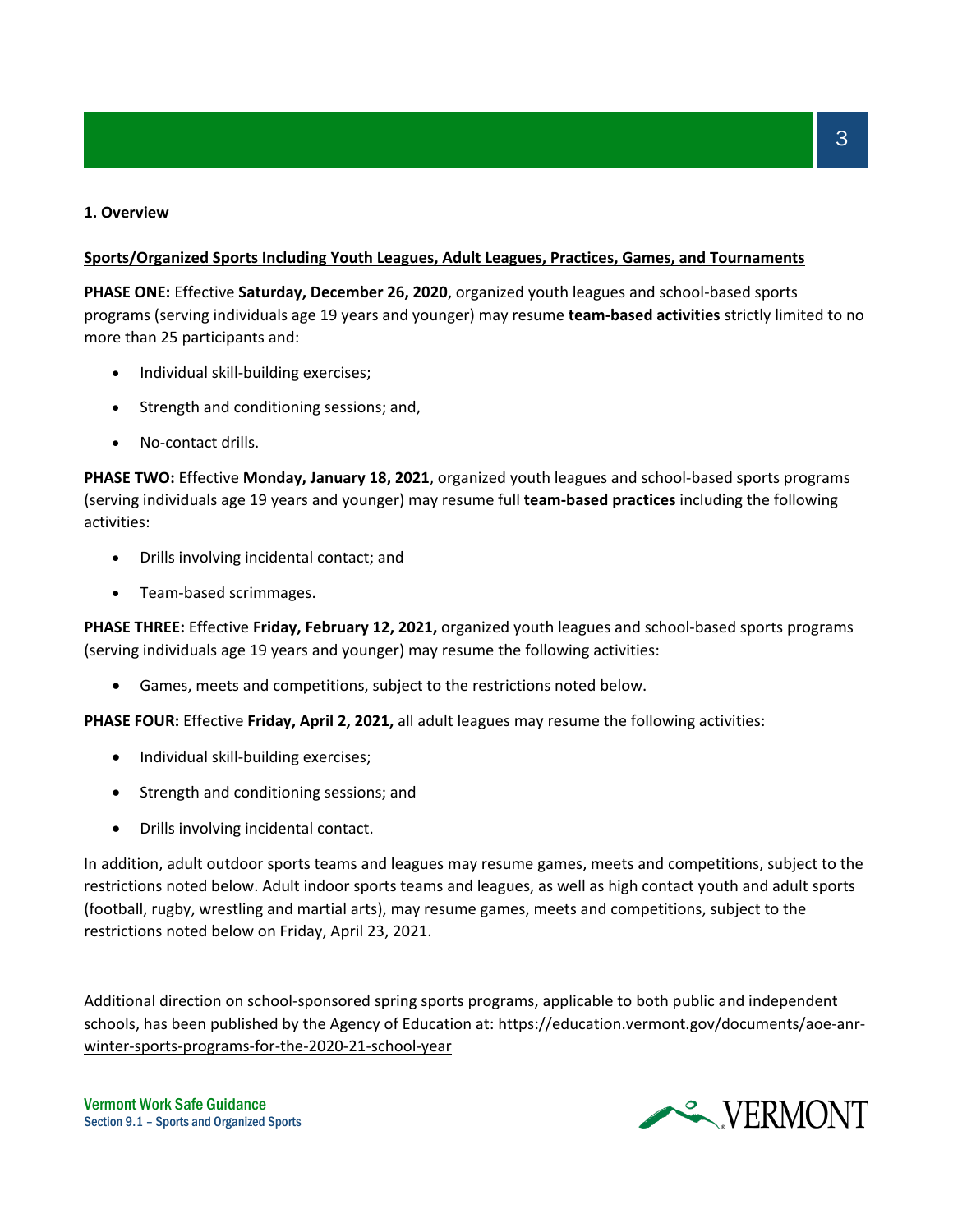# **2. General Requirements**

Organized leagues shall:

- Require all participants to complete a health check before arriving at team-based activity. At a minimum, the following questions should be considered:
	- o Have you been in close contact with a person who has COVID-19?
	- $\circ$  Do you feel unwell with any symptoms consistent with COVID-19 that are not associated with any underlying medical condition or medication use? For example, have they had fever, cough, shortness of breath or difficulty breathing, chills, repeated shaking with chills, fatigue, muscle or body aches, headache, congestion or runny nose, sore throat, new loss of taste or smell, nausea or vomiting, diarrhea?
	- $\circ$  Have you complied with Agency of Commerce and Community Development (ACCD) and Department of Health guidance around multi-household gatherings and travel-related testing policies.

If a participant indicates that they have tested positive for COVID-19 or if you believe your establishment has been exposed to COVID-19, please call the Health Department at 802-863-7240 in order to determine next steps.

- Require masks / cloth face coverings to be worn at all times, including during practices, scrimmages, games, meets, and competitions. Individuals failing to properly mask should be asked to comply or directed to immediately leave the activity or facility. If an individual fails to properly mask, the facility or the State of Vermont may suspend the team's practices or games indefinitely.
	- $\circ$  Anyone with a documented medical or behavioral reason for not wearing a facial covering shall not be required to wear one.
	- $\circ$  Officials must properly mask at all times and use an electronic, handheld whistle or whistle mask/gaiter. This includes during arrival, departure, warm-ups, half-time, etc.
	- $\circ$  Athletes participating in running events are exempt from wearing a mask both practice sessions and meets/competitions – so long as physical distancing is maintained between individuals using staggered starts or other means.
	- o Athletes participating in gymnastic, figure skating, cheer and dance skills and events that require inversion (i.e., tumbling, vaulting, bars, etc.) are exempt from wearing a mask while performing. Modifications should be considered to limit inversions, twisting, and tosses in order to promote masking. Because of the increased risk of transmission associated with vocalization, cheer squads currently may not perform vocal routines in practice sessions or competitions.

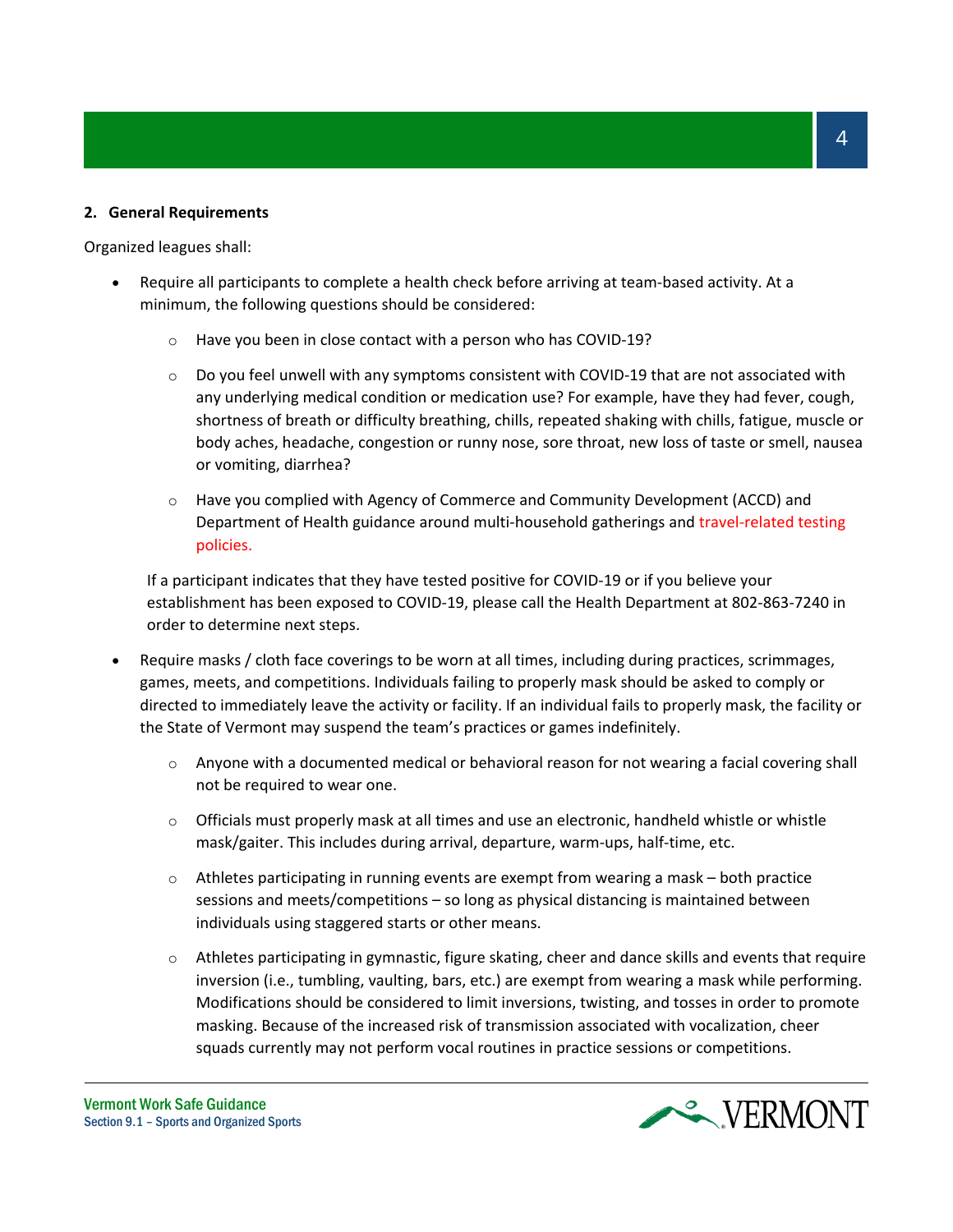- Limit teams to no more than three games in any seven-day period.
- Tournament-style play is not currently permitted in Vermont but may resume beginning June 18, 2021.
	- o Out-of-state sports teams participating in Vermont-based tournaments must comply with current ACCD and Department of Health guidance around travel-related testing policies before participating.
- Prioritize non-contact activity, such as conditioning and drills where physical distance can be maintained, and give strong consideration to implementing modifications to reduce intensity of face-toface contact and promote physical distancing.
- Prohibit congregating before, during, and after practice; promote an "arrive, play, and leave" mentality. Players and coaches should arrive for practices dressed to play to the maximum extent practicable and limit time spent in locker rooms. Any locker room use must adhere to physical distancing and masking requirements and must be limited to 50% of approved fire safety occupancy or one person per 100 square feet.
- Put in place measure to promote physical distancing between individuals during times when athletes are not actively participating in practice or competition, including team meetings and when players are on the sidelines or benches.
- Prohibit spectators from attending indoor sports events; only "key personnel" players, coaches and staff and credential media – are allowed to attend team-based activities.
	- $\circ$  Guardians must wait in their vehicles and to avoid socializing with other guardians at practices.
	- $\circ$  For 10U level athletes, prior to the start of team-based activity and immediately following the team-based activity, a maximum of one guardian per participating family (masks required) is permitted to enter the practice facility briefly (15 minutes or less) in order to ensure their athlete is dressed and equipment is properly secured/removed. Guardians are encouraged to be efficient and are not permitted to remain in the facility during the practice. Six foot spacing must be maintained between members of different households. In an effort to allow coaches/instructors to maintain active management of health and safety protocols during the team-based activity, they may designate a single volunteer safety manager to stay inside the facility during practice to help with young athletes who may need extra assistance with equipment, to use the bathroom facilities or get the attention of a parent waiting outside in an emergency.
- The number of spectators for outdoor events should be limited as much as possible and measures should be put in place to ensure social distancing between households. Interactions between spectators and participants should be minimized before, during and after events. At no time shall the total number of spectators exceed current limits on event size – currently 150 for outdoor events.

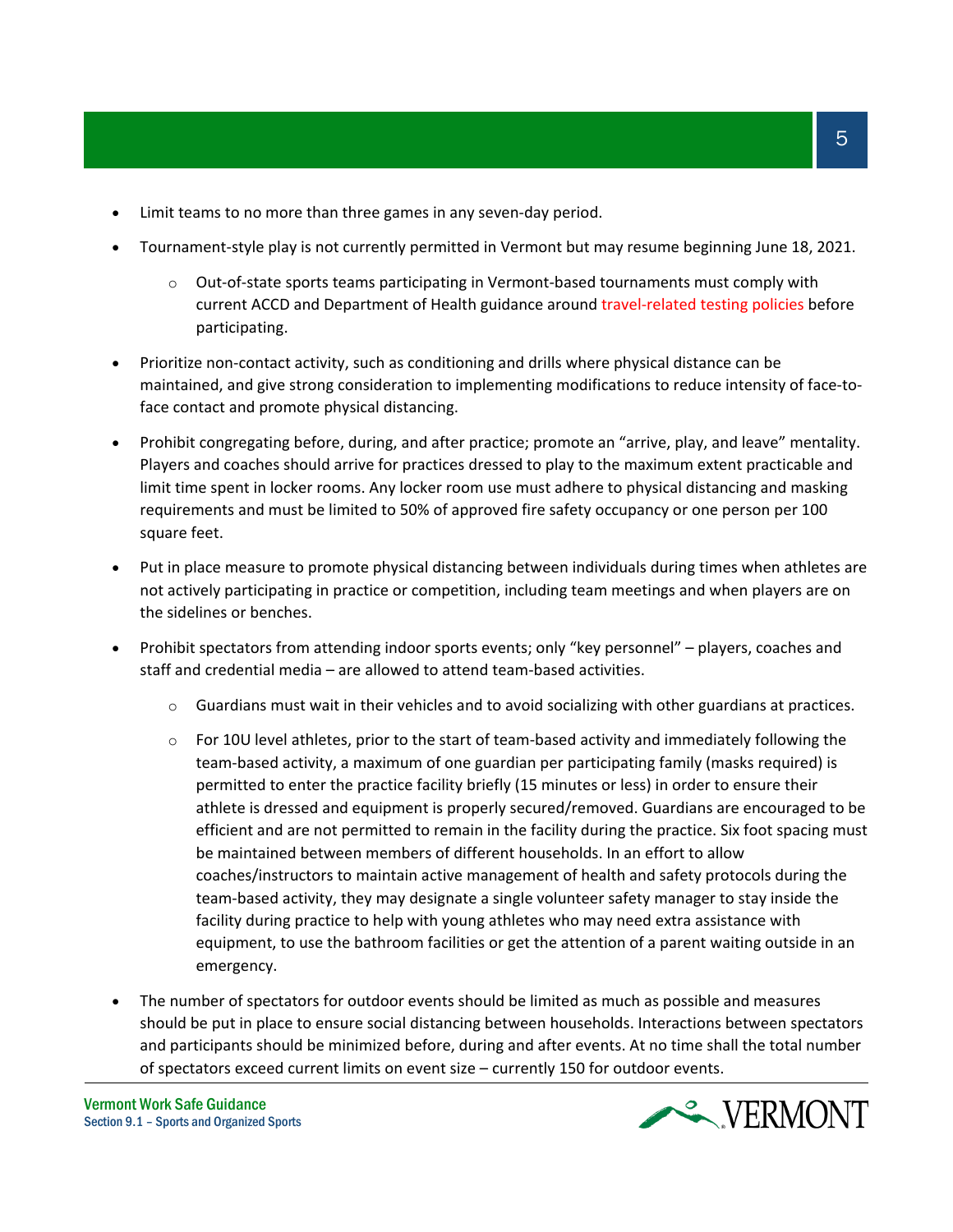- Plan facility schedules in a manner that avoids contact between different user groups, including staggered starts and sufficient time between games to minimize contact between arriving and departing cohorts.
- Prohibit team-based social gatherings until all other COVID-19-specific restrictions regulating sports leagues are fully lifted.
- Discourage multi-household carpools to team-based activities.
- Prohibit spitting or expulsion of bodily fluids of any sort on the playing service (field, court, ice, etc.), or anywhere in or around the playing service or in the facility.
- Prohibit sharing of water bottles.
- Regularly and thoroughly clean and disinfect equipment.
- Ensure teams maintain list of participants in each practice for a minimum of 14 days to assist in contact tracing. Home teams must keep a list of all people present (players and personnel) for any game, meet or competition for a period of 14 days following any game or competition, and make immediately available to the Health Department upon request.

#### **3. Sports-Related Travel**

Vermont-based sports teams may only participate in sporting events in Vermont, and these events may only occur between or involve Vermont-based teams. Individuals from bordering states who belong to a Vermontbased team, club or organization or routinely utilize a training facility in Vermont, as well as teams from bordering states that compete exclusively in a Vermont-based league, may participate in practice sessions, as well as games, competitions and meets, consistent with Vermont's sports-specific guidance.

Similarly, a Vermont resident who belongs to a team, club, organization or league or routinely utilizes a training facility in a bordering state may participate in practice sessions with their team.

Any Vermont-based recreational sports athlete or team that chooses to leave the state to participate in a scrimmage, game, meet or competition must comply with current ACCD and Department of Health guidance around travel-related testing policies before returning to work, school or attending public events.

#### **4. Sports Specific Guidance**

The risk associated with different types of sports programs is a function of the degree of contact between participants and the type of setting or venue in which the contest is held.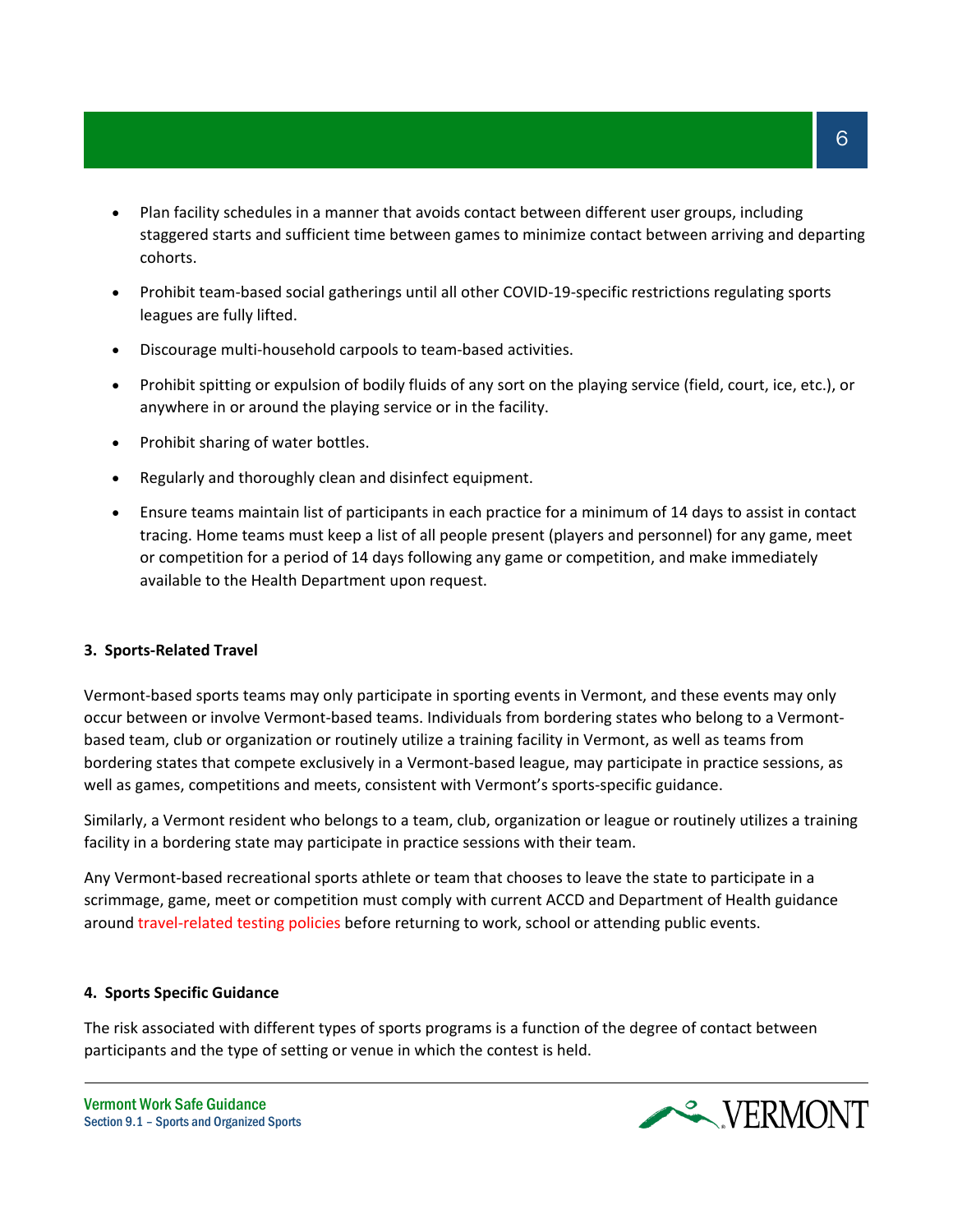**Outdoor Sports:** The following guidance is for organized sports leagues and teams; informal outdoor recreational activities should follow [Section 4.1 of the ACCD guidance.](https://accd.vermont.gov/news/update-new-work-safe-additions-be-smart-stay-safe-order#outdoor-recreation-and-fitness)

- **No or low-contact –** cross country running, golf, tennis, equestrian, bass fishing tournaments, sideline cheer, single sculling, alpine skiing, snowboarding, Nordic skiing, track and field, disc golf, swimming may hold team practice sessions, games, competitions and meets. The total number of participants may not exceed current limits on event size – currently 150 for outdoor events. A meet may involve multiple groupings through the day if the groups do not interact with one another.
- **Close proximity, moderate or high contact –** basketball, soccer, softball, baseball, lacrosse, field hockey, ultimate frisbee, 7-on-7 football, crew with two or more rowers – may hold team practice sessions, scrimmages and games.
- **High contact –** football, rugby may hold practice sessions and team-based scrimmages. Games are not currently permitted, but may resume on Friday, April 23, 2021. In the interim, lower contact formats, such as 7-on-7 football, may be considered as alternatives.

**Indoor Sports:** The following guidance is for organized sports leagues and teams. As indicated above, adult indoor sports teams and leagues, may not resume games, meets and competitions until Friday, April 23, 2021. Fitness and exercise facilities (such as gyms and ice rinks) may offer opportunities consistent with Section 8.1 of [the ACCD guidance.](https://accd.vermont.gov/news/update-new-work-safe-additions-be-smart-stay-safe-order#close-contact-business)

- **No or low-contact –** track and field, individual event swimming, bowling, gymnastics, figure skating, swimming – may hold team practice sessions, competitions and meets. Physical distancing requirements must be strictly observed. The total number of participants may not exceed current limits on event size – currently 75 for indoor events. A meet may involve multiple groupings through the day if the groups do not interact with one another.
- **Close proximity or moderate contact –** basketball, indoor soccer/futsal, ice hockey, broomball, volleyball, team dance, competitive cheerleading – may hold team practice sessions, scrimmages and games/competitions. The total number of people present at any practice, game or competition may not exceed current limits on indoor event size.
- **High contact –** wrestling and martial arts may hold practice sessions limited to no and low contact physical conditioning and skill building drills, as well as full contact exercises with a dedicated (single) practice partner. Standard practice sessions, meets and matches may resume on Friday, April 23, 2021.

#### **5. Facilities**

Use of indoor facilities is limited to 50% of approved fire safety occupancy or one person per 100 square feet and limits on event size – currently no more the 75 people present. Venues over 17,100 square feet in size may

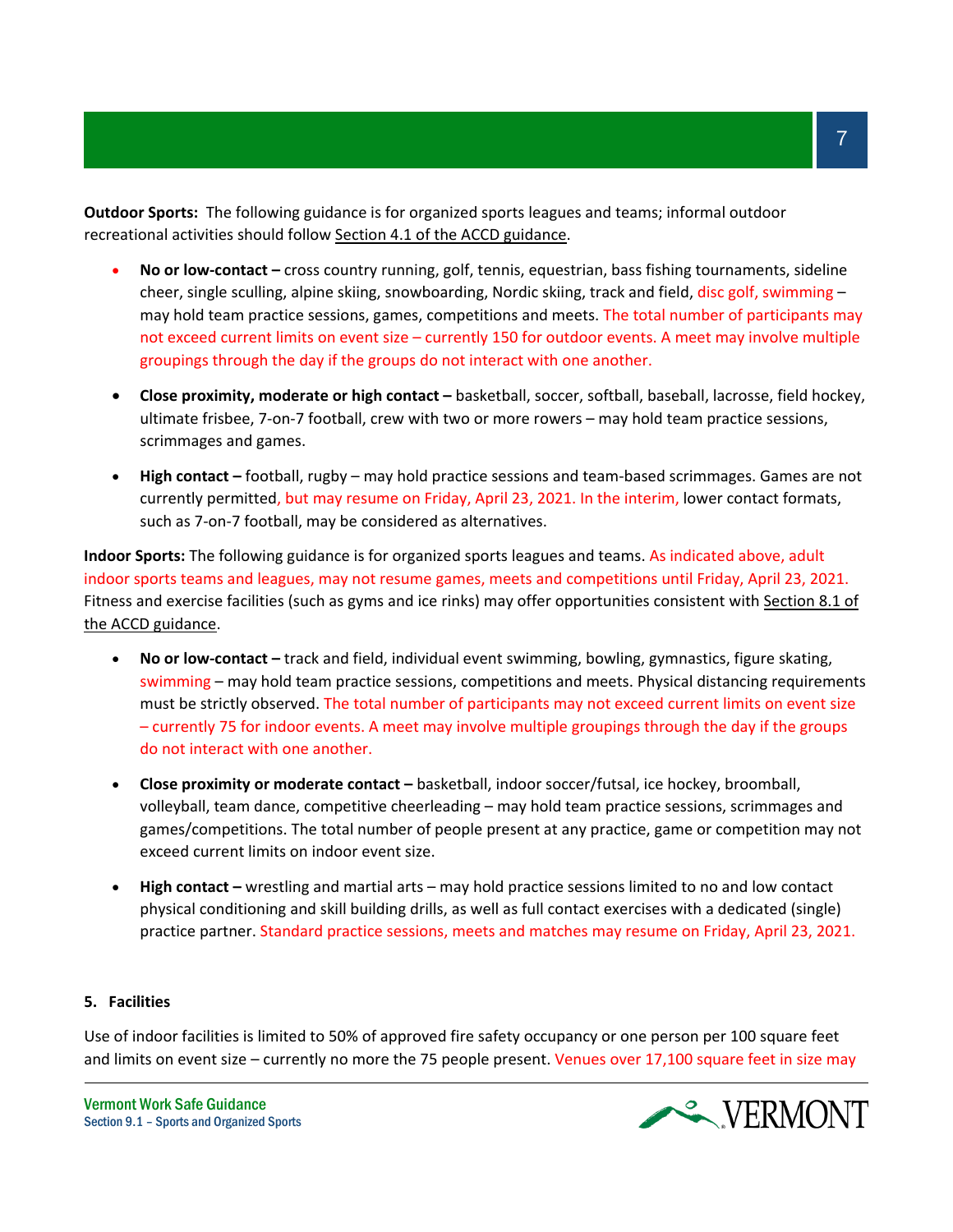accommodate up to 150 people indoors if they comply with the special guidance for large indoor businesses in section 10.1 of the Work Safe Memo. Limits on numbers in locker rooms and other similar spaces must be evaluated independently and must be strictly enforced.

Indoor sports facilities should take steps to ensure adequate ventilation, including:

- Increase the volume of outdoor air to the maximum possible and reduce the volume of recirculated air being returned while the gym is occupied.
- Select maximum filtration levels for the HVAC unit.
- Ensure that the HVAC unit runs continuously while the facility is occupied, and that HVAC unit runs for at least two hours before and two hours after occupancy.

Venues with multiple facilities (such as multi-rink locations, multi-court gyms) may have more than one unit of the maximum event size as long as those units are in distinct portions of the facility (a different gym, unique and distinct rinks) and the distinct gatherings have no interaction with one another (for example, a basketball team and a cheer squad should not have access to the same locker room at the same time).

Indoor training facilities, such as weight rooms, must adhere to the most current guidance published by the Agency of Commerce and Community Development for fitness centers. Usage must be structured in a manner that ensures six feet of physical distance between individuals for any activity that will occur for more than a few moments (e.g., spotting a lift).

The *Strong and Healthy Start* guidance published by the Agency of Education requires schools to restrict the number of people in the school building that are not students or staff to the "minimal number necessary." Recognizing that many elementary-age recreational sports programs are administered by the local municipality (as opposed to school-sponsored), sports programs must limit those in attendance to participants and the minimum number of "key personnel" necessary to safely run the program.

Schools may also choose to impose other restrictions, including limiting participants in recreational sports programs utilizing their facility to those within the "sending area" served by the school for academic instruction and/or limiting or prohibiting the use of facilities for games with other recreational programs from outside the school's sending area.